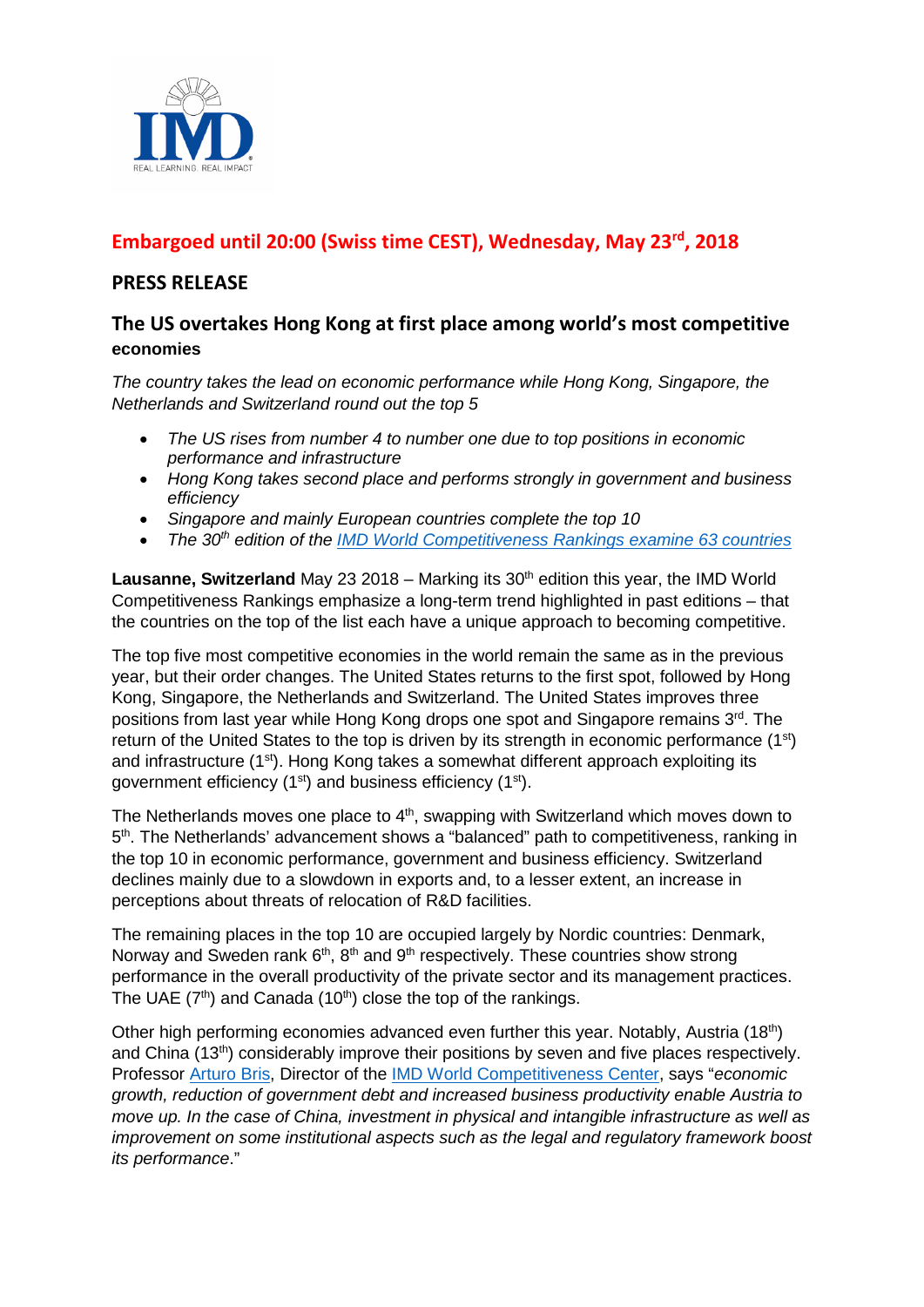

Russia and Turkey go up one place respectively to 45<sup>th</sup> and 46<sup>th</sup>.

The bottom five economies show a slight change in their performance especially those countries that have experienced economic and political distress in the last few years. While Mongolia (62<sup>nd</sup>) and Venezuela (63<sup>rd</sup>) remain in the last positions, Ukraine (59<sup>th</sup>) and Brazil  $(60<sup>th</sup>)$  improve. Brazil's improvement is the first since 2010 due to a positive shift in real GDP and employment. Ukraine increases because of its business efficiency. Their rise pushes Croatia down two places to 61st.

Arturo Bris notes that "*this year's results reinforce a crucial trait of the competitiveness landscape. Countries undertake different paths towards competitiveness transformation."* He adds *"countries at the top of the rankings share an above the average performance across all competitiveness factors, but their competitiveness mix varies. One economy, for example, may build its competitiveness strategy around a particular aspect such as its tangible and intangible infrastructure; another may approach competitiveness through their governmental efficiency*."

The IMD World Competitiveness Center, a research group at IMD business school in Switzerland, has published the rankings every year since 1989. It compiles them using 258 indicators. 'Hard' data such as national employment and trade statistics are weighted twice as much as the 'soft' data from an Executive Opinion Survey that measures the business perception of issues such as corruption, environmental concerns and quality of life. This year 63 countries are ranked.

## **REGIONAL FOCUS**

## **Asia**

Asia shows mixed results. Hong Kong and Singapore lead the region. On the one hand, Japan (25th), Republic of Korea (27th), Malaysia (22nd) and India (44th) all see slight improvements. On the other, Taiwan (17th), Thailand (30th) and Indonesia (43rd) drop a few places. Australia (19th) improves its rank by two positions and New Zealand (23rd) drops 7 places. The Philippines experiences the most significant decline in the region, shifting nine places to 50th. The reasons for such a drop include a decline in tourism and employment, the worsening of public finances and a surge in concerns about the education system. Countries from the region that experience declines this year, with the exception of Taiwan, all show signs of a need to improve their tangible and scientific infrastructure.

### **Europe**

In Eastern Europe, there are also mixed results, although the majority of its economies improve. In this group are Lithuania (32<sup>nd</sup>), Poland (34<sup>th</sup>), Slovenia (37<sup>th</sup>), Hungary (47<sup>th</sup>), Bulgaria (48<sup>th</sup>) and Romania (49<sup>th</sup>). Among these countries Poland, Slovenia and Hungary advance the most: four, six and five ranks respectively. Poland's progress comes after GDP growth, a rise in the export of commercial services and an improvement in the management of government debt. Hungary boosts its competitiveness partly because of a reduction in corporate taxes and growth in overall productivity. Slovenia rises thanks to a remarkable positive shift in its domestic economy and the enhancement of public budget. The region's declining economies include the Czech Republic (29<sup>th</sup>), Estonia (31<sup>st</sup>) and the Slovak Republic (55<sup>th</sup>). Latvia (40<sup>th</sup>) stays in the same position.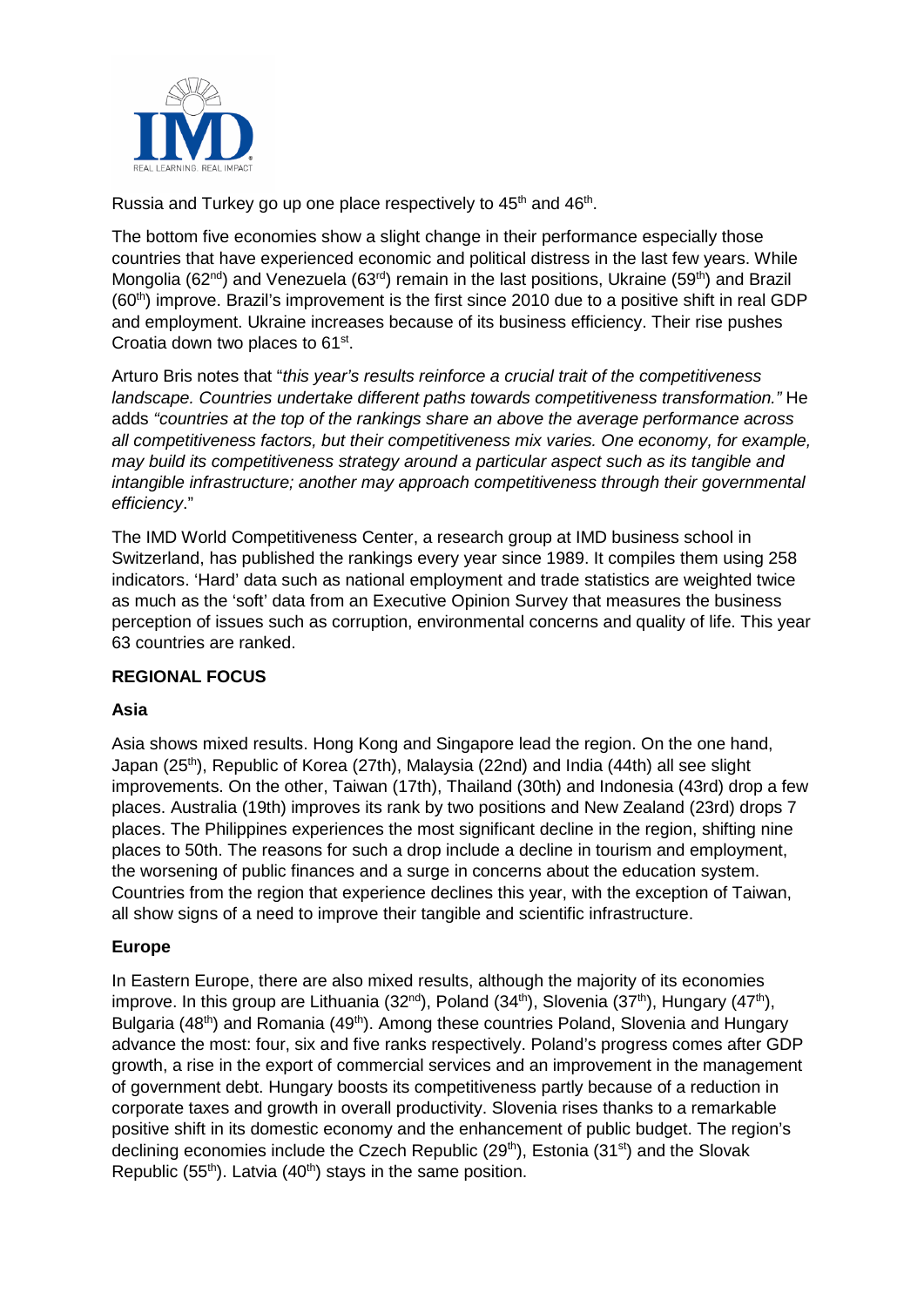

Western European economies follow an opposite pattern, with very few countries advancing in the rankings this year. Ireland (12<sup>th</sup>) and Luxemburg (11<sup>th</sup>) leave the top 10, dropping six and three places respectively. Germany (15<sup>th</sup>), Finland (16<sup>th</sup>), the United Kingdom (20<sup>th</sup>), Iceland (24<sup>th</sup>), Belgium (26<sup>th</sup>), Spain (36<sup>th</sup>) and Cyprus (41<sup>st</sup>) all experience a decline with respect to last year. With the exception of Cyprus and Spain, all countries experiencing a decline in the overall rankings show signs of a slowdown in economic performance to different degrees. For example, in economic performance Iceland drops 18 places and the United Kingdom 16 positions. Conversely, France, Portugal and Italy see an improvement in the overall rankings by three (28<sup>th</sup>), six (33<sup>rd</sup>) and two positions (42<sup>nd</sup>) respectively. Portugal's upsurge is due to growth in economic activities paired with a positive turn in perceptions about institutional efficiency including greater governmental transparency. Only Greece remains in the same place  $(57<sup>th</sup>)$ .

## **Middle East**

In the Middle East, despite the increase of political tensions in the area, all the countries experience competitiveness improvements with the exception of Saudi Arabia which drops three places to 39<sup>th</sup>. The UAE (7<sup>th</sup>), Qatar (14<sup>th</sup>), Israel (21<sup>st</sup>) and Jordan (52<sup>nd</sup>) show progress in the rankings. The UAE and Qatar benefit from the strengthening of their international trade. Israel and Jordan boost their competitiveness through better government and business efficiency.

### **Latin America**

Most Latin American countries in the sample improve: Argentina (56<sup>th</sup>), Brazil (60<sup>th</sup>) and Peru  $(54<sup>th</sup>)$  advance. In the case of Argentina and Peru their progress comes on the back of further business efficiency. Chile  $(35<sup>th</sup>)$  and Venezuela  $(63<sup>rd</sup>)$  remain at the same position. Mexico drops to  $51<sup>st</sup>$  as a result of the worsening of perceptions about the quality of institutions and business legislation such as the ease of doing business, and some aspects of corporate governance. Similarly, Colombia declines to 58<sup>th</sup> due to an increase in bureaucratic procedures required for the creation of firms and negative perceptions about governance, combined with a raise in taxation.

### **South Africa**

Overall South Africa remains stable at 53<sup>rd</sup>. Progress in institutional framework driven by exchange rate stability contributes to a slight increase in government efficiency. A minor reduction in crime and some measures on gender disparity also support that increase. Positive GDP growth and an improving current account deficit suggest that South Africa may be moving out of its transition period, while the continued broad range of export partners supports stability.

### **Notes to editors**:

- A full breakdown of the IMD World Competitiveness Center's Rankings as well as every individual country profile is available [here.](https://www.imd.org/wcc-press/home/?access=pressWCY2018)
- The rankings have been produced every year since 1989 by the IMD World Competitiveness Center and is widely acknowledged as the leading annual assessment of the competitiveness of countries. In 2017 the top 10 consisted of the Hong Kong SAR,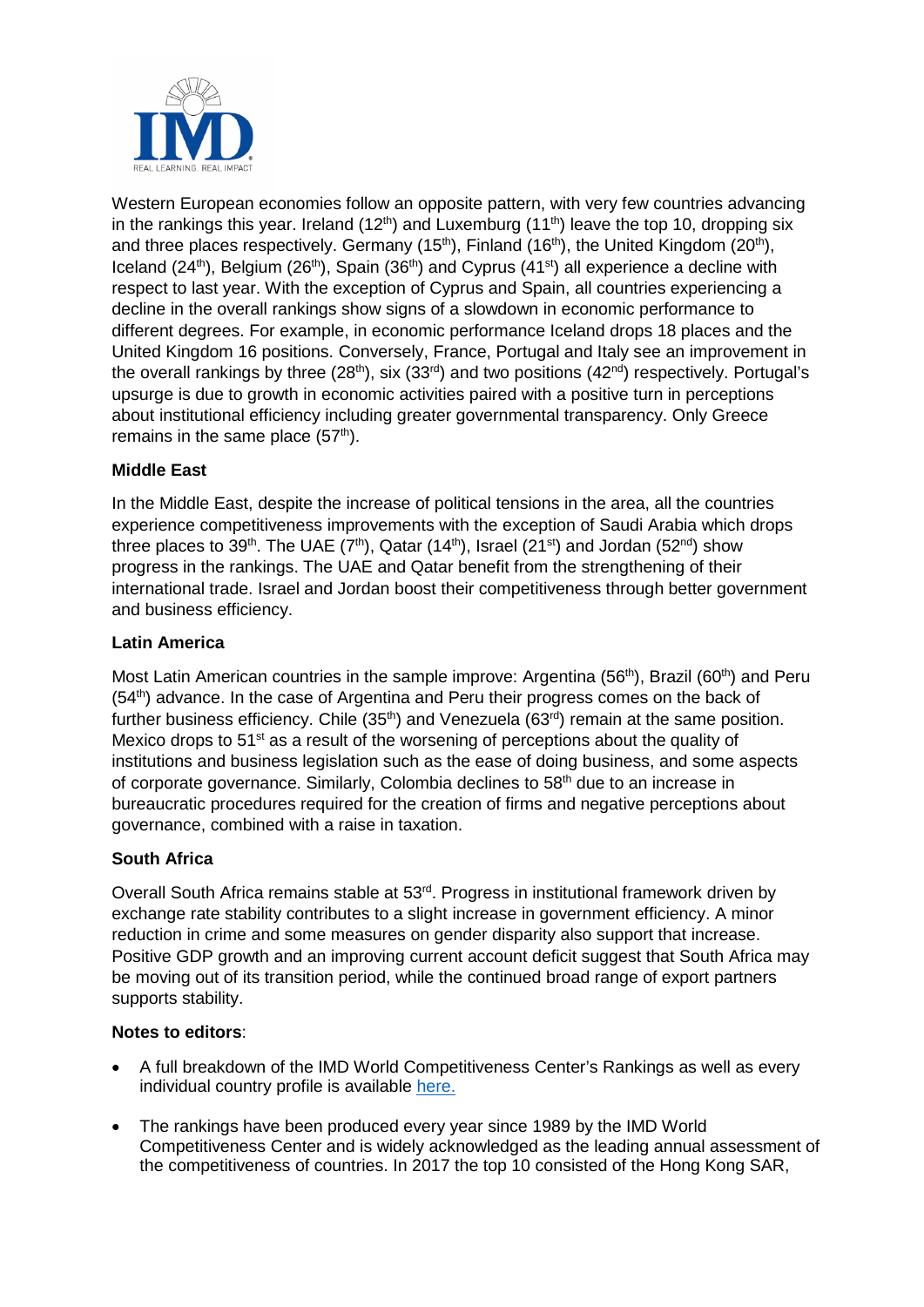

Switzerland, Singapore, USA, the Netherlands, Ireland, Denmark, Luxembourg, Sweden, and UAE.

- The World Competitiveness Center will release the IMD World Digital Rankings on 19 June 2018 on the occasion of a conference on digital technology hosted at IMD with digitalswitzerland.
- The IMD World Talent Rankings 2018 will be released on 19 November 2018 at [Orchestrating Winning Performance](http://www.imd.org/owp) (OWP), Singapore.
	- Discover [IMD Brochure](https://www.imd.org/globalassets/_public-for-all-sites/documents/IMD_Program_Activities_Portfolio_Overview.pdf)
	- Follow us on Twitter
	- Follow us on [Facebook](https://www.facebook.com/imdbschool/)
	- Follow our [Instagram](https://www.instagram.com/imdbusinessschool)
	- Follows us on [FlipBoard](https://flipboard.com/@imd_bschool)
	- Connect with us on [LinkedIn](https://www.linkedin.com/school/164323/)
	- View our photos on [Flickr](https://www.flickr.com/photos/imd_business_school/)
	- Watch our videos on [YouTube](https://www.youtube.com/user/IMD)

**About IMD**: IMD is an independent business school, with Swiss roots and global reach, expert in developing leaders and transforming organizations to create ongoing impact.

For the last 7 consecutive years, IMD has been ranked TOP 3 in executive education worldwide – FIRST in open programs (Financial Times 2012-2018) [www.imd.org](http://www.imd.org/)

### **Media Contact/Interviews:**

Lucy Jay-Kennedy IMD business school, Global Media Relations Tel: +41 21 618 0811 [Lucy.Jay-Kennedy@imd.org](mailto:Lucy.Jay-Kennedy@imd.org)

Aïcha Besser IMD business school, Global Media Relations Tel: +41 21 618 0507 [Aicha.Besser@imd.org](mailto:Aicha.Besser@imd.org)